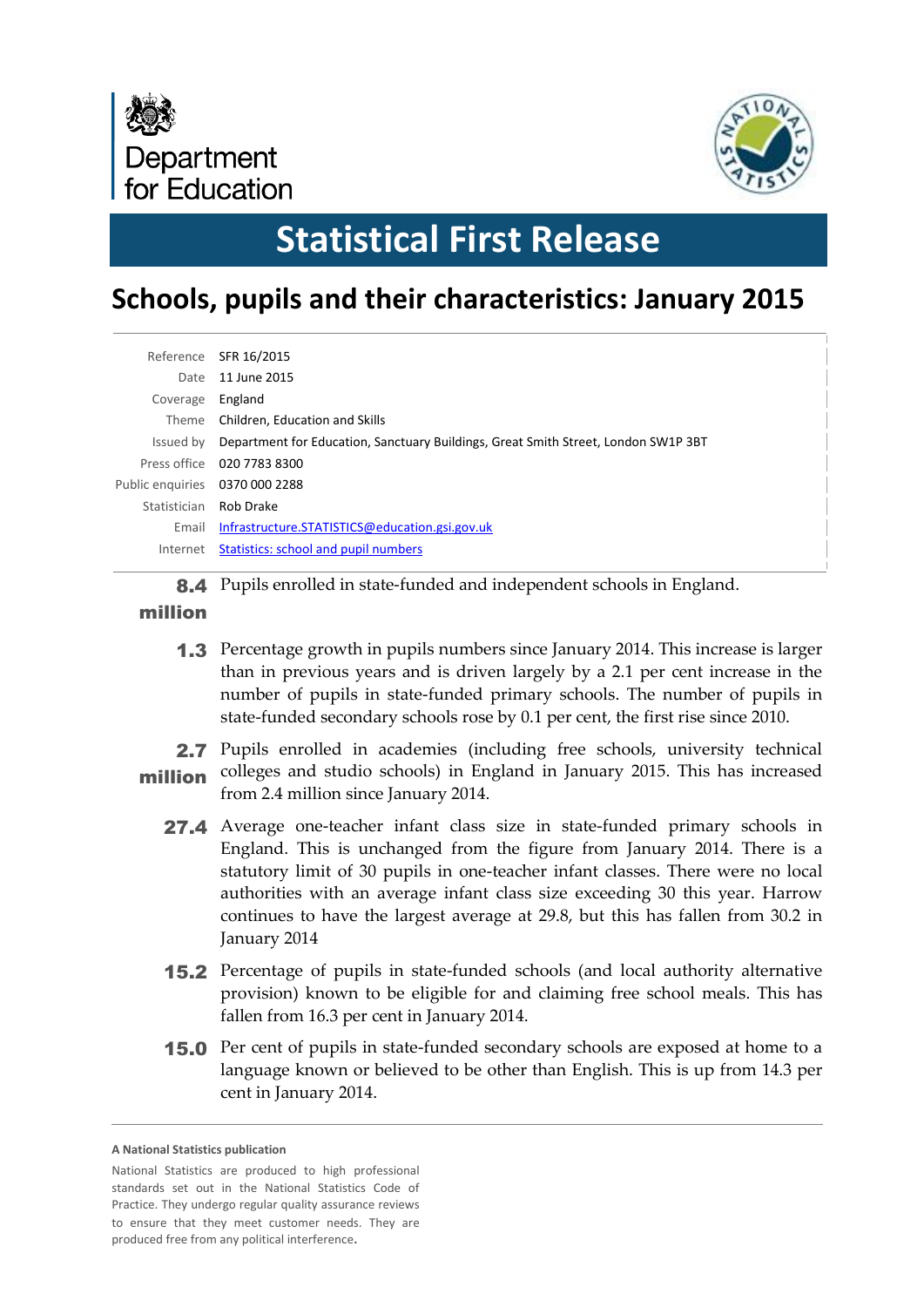### **Other subjects users have asked us about**

| More than half of<br>state-funded<br>secondary schools are<br>now academies                                           | In January 2015, 61.4 per cent of state-funded secondary schools were<br>academies (including free schools, university technical colleges and<br>studio schools). This has increased from 56.9 per cent in January 2014.<br>See table 2b for reference.                                                                                                                                                                                                                                                                                                                                                                                                                                                                                  |
|-----------------------------------------------------------------------------------------------------------------------|------------------------------------------------------------------------------------------------------------------------------------------------------------------------------------------------------------------------------------------------------------------------------------------------------------------------------------------------------------------------------------------------------------------------------------------------------------------------------------------------------------------------------------------------------------------------------------------------------------------------------------------------------------------------------------------------------------------------------------------|
| One in seven primary<br>schools are now<br>academies                                                                  | 14.6 per cent of state-funded primary schools were academies and<br>free schools in January 2015. This has increased from 10.7 per cent in<br>January 2014. (see table 2b)                                                                                                                                                                                                                                                                                                                                                                                                                                                                                                                                                               |
| There are an increasing<br>number of large state-<br>funded primary<br>schools, but these are<br>small in proportion. | The number of state-funded primary schools with more than 800<br>pupils increased to 87 in January 2015 from 77 a year earlier. This<br>represents 0.5 per cent of the total number of state-funded primary<br>schools. (see table 2e)                                                                                                                                                                                                                                                                                                                                                                                                                                                                                                   |
| The number of state-<br>funded selective<br>schools has remained<br>the same                                          | There are 163 selective state-funded secondary schools which is the<br>same as in 2014. Selective schools educate just over 5 per cent of<br>pupils in state-funded secondary schools. This rate has fluctuated<br>between 4 and 5 per cent of pupils for the last 20 years. Of these<br>schools, 139 are now academies. (see table 7c)                                                                                                                                                                                                                                                                                                                                                                                                  |
| The languages that<br>pupils speak                                                                                    | The school census collects information on the first language spoken<br>by pupils. This means the language that pupils are exposed to at<br>home, and is not an indication of a pupil's proficiency in the English<br>language, nor is it an indication of their nationality, on which<br>information is not collected. In state-funded primary schools 19.4 per<br>cent of pupils have a first language known or believed to be other<br>than English. This has increased by 0.7 percentage points since<br>January 2014. (see table 5a)                                                                                                                                                                                                 |
| The proportion of<br>minority ethnic pupils<br>in state-funded schools<br>has increased                               | In state-funded primary schools 30.4 per cent of pupils are from<br>minority ethnic origins; in state-funded secondary schools the<br>proportion is 26.6 per cent. These proportions have increased from<br>29.5 and 25.3 per cent respectively since January 2014. (see table 4a)                                                                                                                                                                                                                                                                                                                                                                                                                                                       |
| Implications of the<br>introduction of<br>universal infant free<br>school meals (UIFSM)<br>for future statistics      | In 2014, the department introduced universal free school meals for all<br>pupils in reception or years 1 and 2 (infants) in state-funded schools.<br>UIFSM has meant that parents of infants do not have to register to get<br>free school meals. However, since eligibility for FSM is still a criterion<br>for the pupil premium payment, the department has encouraged<br>schools and parents to continue to register. Schools have also been<br>provided with guidance on how to safeguard their pupil premium<br>funding. Since the proportion of pupils eligible for and claiming FSM<br>has dropped across all age groups, it does not appear that infant FSM<br>rates have been adversely affected by the introduction of UIFSM. |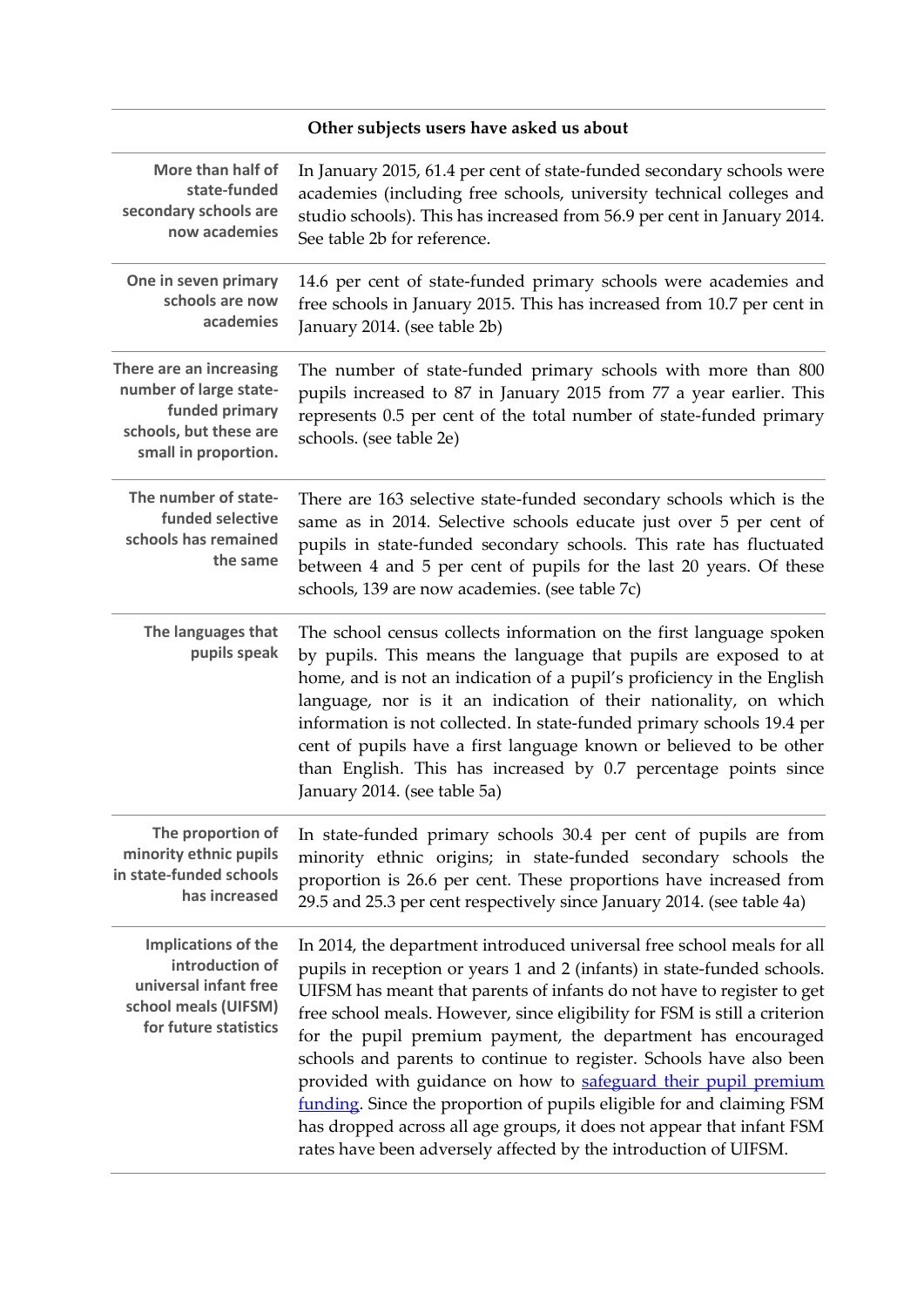### **1. Background and context**

1

This statistical first release (SFR) contains data on pupils enrolled in schools in England. The data were collected from schools and local authorities in January 2015 as part of the spring school census and the school level annual school census (for independent schools).

The SFR contains data on pupil numbers, eligibility for free school meals, ethnicity, first language, age and gender, plus whether pupils attend schools full-time or part-time. It reports also on school class sizes, including infant class sizes for which there is a statutory limit of 30 pupils in a one-teacher class.

### **2. Pupil and school numbers (Tables 1-2)**



Primary pupil numbers still growing while decline in secondary pupils has stopped Pupil Numbers in England, 1947-2015

Changes in pupil numbers are largely driven by changes in the size of the population. The latest ONS population estimates are available from *this web page<sup>1</sup>.* 

| The numbers of pupils<br>in schools in England is<br>continuing to increase | There has been growth in pupil numbers in schools in England since<br>2010 following a period of decline. The increase of 1 per cent (107,000<br>pupils) in overall pupil numbers is larger than that between 2013 and<br>2014 (82,000 pupil increase). (see table 2a) |
|-----------------------------------------------------------------------------|------------------------------------------------------------------------------------------------------------------------------------------------------------------------------------------------------------------------------------------------------------------------|
| The number of pupils                                                        | There has been a 2.1 per cent increase in the number of pupils in                                                                                                                                                                                                      |
| in state-funded                                                             | state-funded primary schools since January 2014. Primary pupil                                                                                                                                                                                                         |

<sup>&</sup>lt;sup>1</sup> [http://www.ons.gov.uk/ons/rel/pop-estimate/population-estimates-for-uk--england-and-wales--scotland-and](http://www.ons.gov.uk/ons/rel/pop-estimate/population-estimates-for-uk--england-and-wales--scotland-and-northern-ireland/2013/stb---mid-2013-uk-population-estimates.html)[northern-ireland/2013/stb---mid-2013-uk-population-estimates.html](http://www.ons.gov.uk/ons/rel/pop-estimate/population-estimates-for-uk--england-and-wales--scotland-and-northern-ireland/2013/stb---mid-2013-uk-population-estimates.html)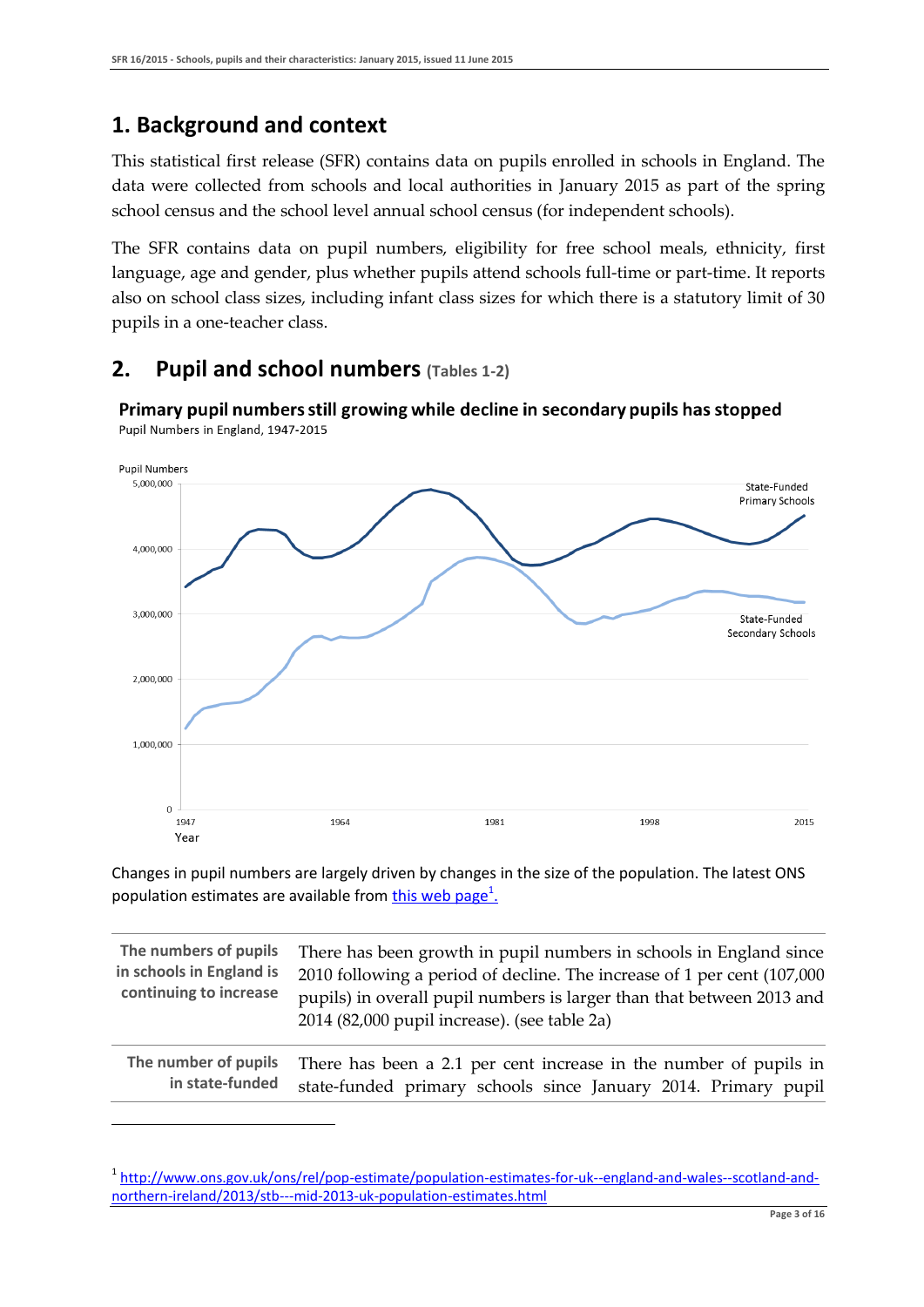| primary schools<br>continues to rise                                | numbers have been increasing each year since 2009, whereas between<br>2003 and 2009 primary school pupil numbers were in decline. The<br>rise of 93,600 pupils is equivalent to a rise of six pupils for each state<br>funded primary school. (see table 2a)                                                                     |
|---------------------------------------------------------------------|----------------------------------------------------------------------------------------------------------------------------------------------------------------------------------------------------------------------------------------------------------------------------------------------------------------------------------|
| State-funded<br>secondary pupil<br>numbers increase                 | The number of pupils in state-funded secondary schools has risen by<br>$0.1\%$ since January 2014. This is the first rise since 2010, following a<br>decrease for the previous five years. The rise in pupil numbers in<br>primary schools since 2009 is now beginning to flow through into<br>secondary schools. (see table 2a) |
| <b>Number of pupils in</b><br>independent schools<br>rises slightly | The number of pupils attending independent schools rose by almost<br>4,000 (a 0.7 per cent increase) since January 2014. However, the figure<br>has been broadly consistent around 580,000 since 2005. (see table 2a)                                                                                                            |

#### Fewer primary schools but slightly more secondary schools in 2015

Number of Schools in England, 1947-2015



| <b>Slightly fewer schools</b>            | In January 2015 there were 24,317 schools, down from 24,347 in<br>January 2014. (see table 2a)                                    |
|------------------------------------------|-----------------------------------------------------------------------------------------------------------------------------------|
| Growth in number of<br>secondary schools | The number of state-funded secondary schools increased to 3,381<br>from 3,329 in January 2014. However, approximately 110 schools |
|                                          | classified here as secondary schools also teach primary year groups.                                                              |
|                                          | The number of state-funded primary schools decreased from 16,788                                                                  |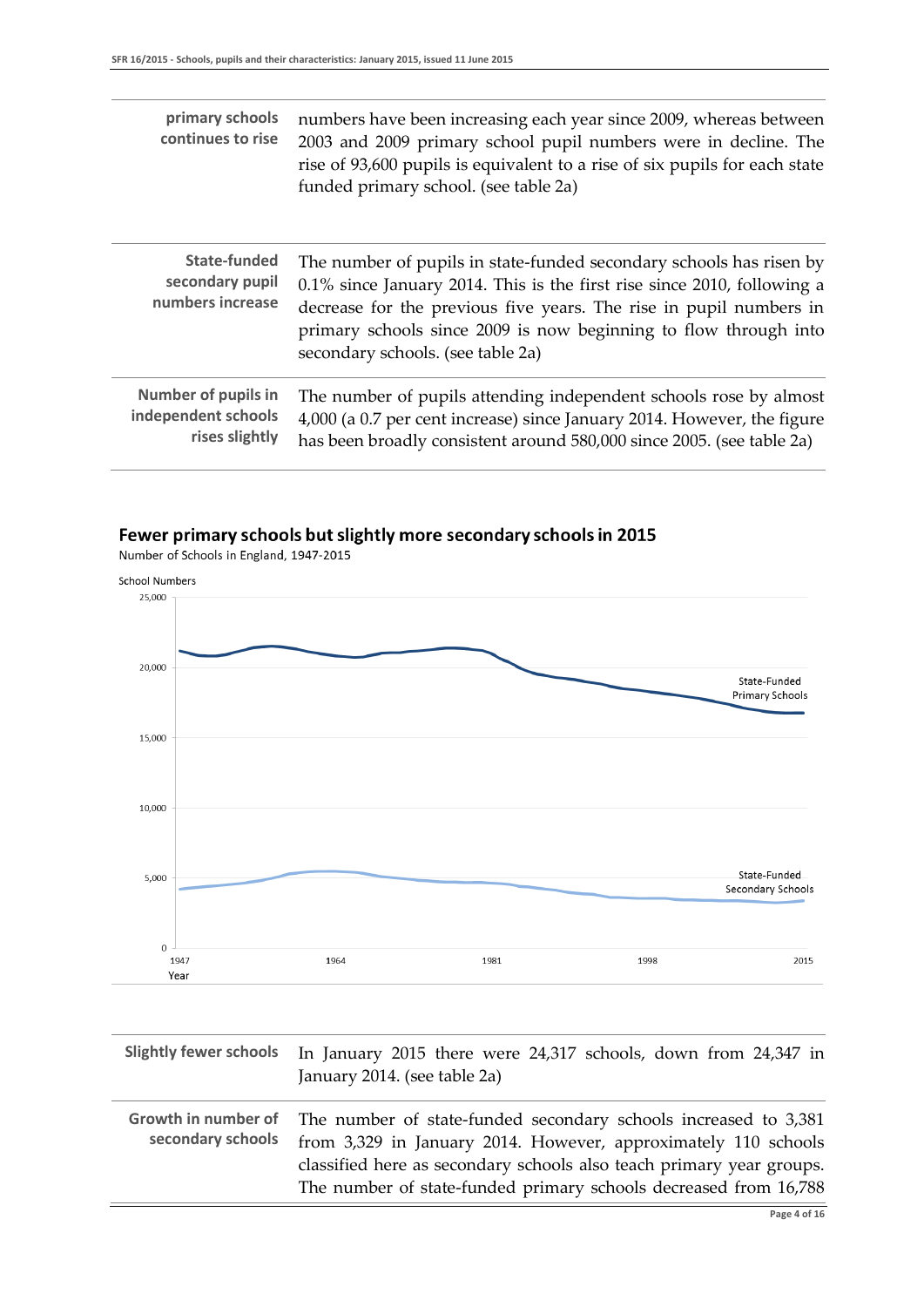| to $16,766$ in January 2015. (see table 2a) |  |
|---------------------------------------------|--|
|---------------------------------------------|--|

| More large primary<br>schools                                | There has been an increase in the number of large primary schools.<br>The number of state-funded primary schools with more than 800<br>pupils has increased to 87 from 77 in January 2014. This represents<br>0.5 per cent of the total number of state-funded primary schools.<br>Being large schools does not necessarily mean that schools are filled<br>beyond their capacity; information of this kind is available from the<br>school capacity collection. (see table 2e)             |
|--------------------------------------------------------------|---------------------------------------------------------------------------------------------------------------------------------------------------------------------------------------------------------------------------------------------------------------------------------------------------------------------------------------------------------------------------------------------------------------------------------------------------------------------------------------------|
| The number of pupil<br>referral units has<br>declined        | The number of pupil referral units (including alternative provision<br>academies and free schools) has been falling since 2010, from a peak<br>of 458 in January 2009 to 362 in January 2015. In a number of areas<br>local authorities have been merging units of this type. (see table 2a)                                                                                                                                                                                                |
| <b>Increasing number of</b><br>academies and free<br>schools | In January 2014 there were more than 2.7 million pupils being taught<br>in 4,722 academies and free schools. This is an increase of 324,000<br>pupils and 895 academies and free schools since January 2014.<br>Almost one in three school pupils (32.5 per cent) in England are<br>enrolled in academies and free schools. This breaks down as 16.3 per<br>cent of pupils in state funded primary schools and 62.5 per cent of<br>pupils in state funded secondary schools. (see table 2b) |

### **3. Free school meal eligibility (Table 3)**

#### **Free school meals: who was entitled?**

In England in January 2015, children in state-funded schools were entitled to receive free schools meals if a parent or carer were in receipt of any of the following benefits:

- Income Support
- Income-based Jobseekers Allowance
- Income-related Employment and Support Allowance
- Support under Part VI of the Immigration and Asylum Act 1999
- the guaranteed element of State Pension Credit

• Child Tax Credit (provided they were not also entitled to Working Tax Credit and had an annual gross income of no more than £16,190, as assessed by Her Majesty's Revenue and Customs)

• Working Tax Credit run-on - paid for 4 weeks after you stop qualifying for Working Tax Credit

• During the initial roll out of the benefit, Universal Credit (this category was added from 29 April 2013)

Additionally, all infant pupils were entitled to receive free school meals from September 2014.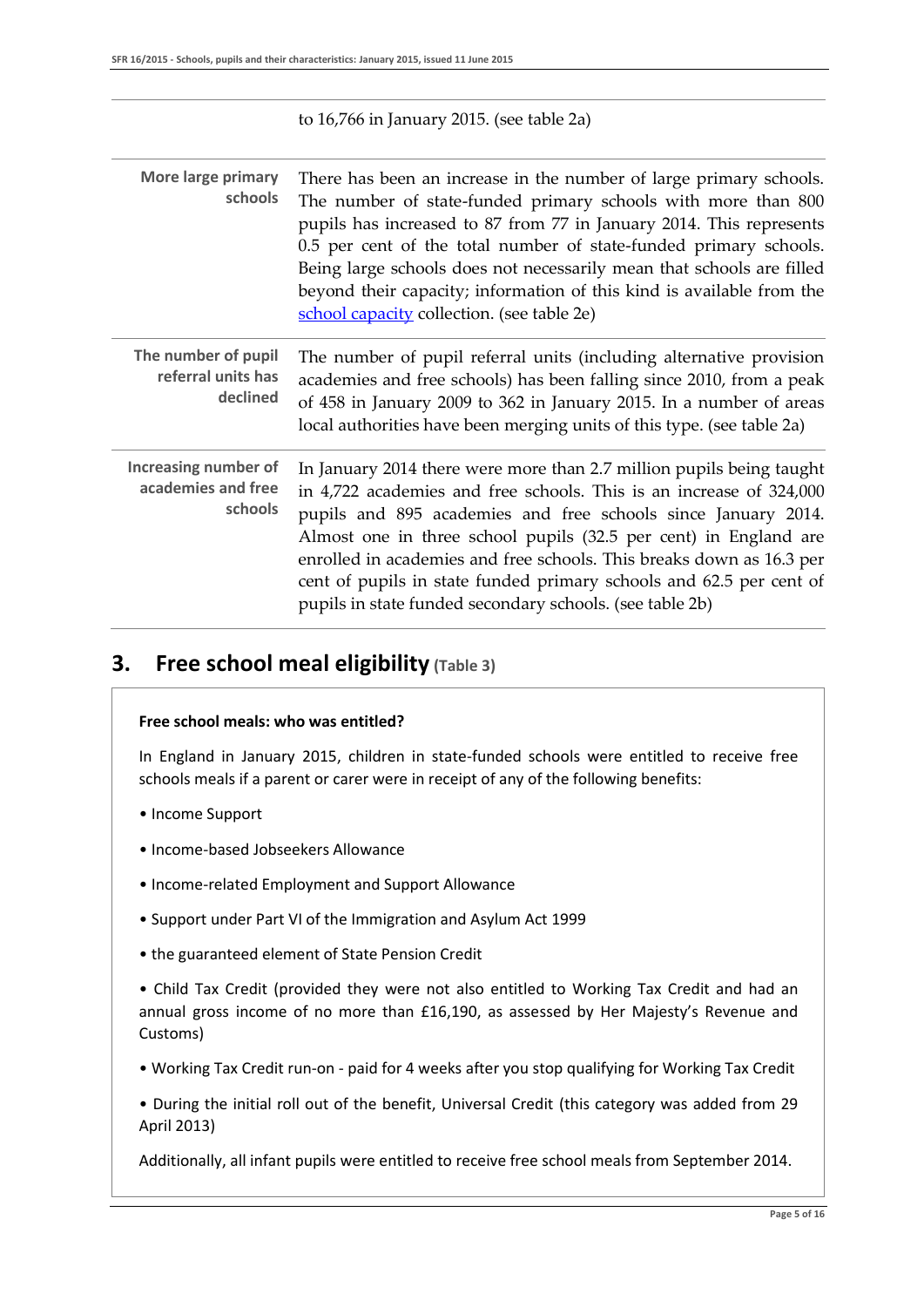The proportion of pupils known to be eligible and claiming free school meals in state-funded nursery and primary schools since 2008 has varied from a low of 15.5 per cent in 2008 to a high of 18.1 per cent in 2012 and 2013. In state-funded secondary schools over the same period the percentage has varied from a low of 12.8 in 2008 to a high of 15.1 in 2013.

#### **Table A: percentage of pupils known to be eligible for and claiming free school meals 2013 to 2015**

There was a decline in the percentage of pupils known to be eligible and claiming free school meals.

|                                             | Known to be eligible and claiming free school meals |        |        |
|---------------------------------------------|-----------------------------------------------------|--------|--------|
|                                             | % 2013                                              | % 2014 | % 2015 |
| Nursery and state-funded primary<br>schools | 18.1                                                | 17.0   | 15.6   |
| State-funded secondary schools              | 15.1                                                | 14.6   | 13.9   |
| State-funded special schools                | 36.7                                                | 37.2   | 37.4   |
| Pupil referral units                        | 39.6                                                | 42.2   | 41.6   |
| Local authority alternative provision       | 14.2                                                | 14.8   | 14.9   |
| Total                                       | 17.1                                                | 16.3   | 15.2   |

| Decline in the<br>proportion of primary<br>school pupils eligible<br>for and claiming free<br>school meals                      | Fewer primary school pupils are eligible for and claiming free school<br>meals than in January 2014, both in relative and absolute terms. This<br>decline is occurring in a large number of areas across the country (see<br>table 8a).                                                                                                                          |
|---------------------------------------------------------------------------------------------------------------------------------|------------------------------------------------------------------------------------------------------------------------------------------------------------------------------------------------------------------------------------------------------------------------------------------------------------------------------------------------------------------|
| Free school meal rates<br>in primary academies<br>above average                                                                 | Primary academies (table 3c) have 17.6 per cent pupils eligible for<br>free school meals, 1.1 percentage points higher than 16.5 per cent in<br>primary schools nationally. Secondary academies have 13.1 per cent<br>of pupils eligible for free schools meals – lower than the 14.9 per cent<br>in secondary schools nationally.                               |
| <b>Free school meal rates</b><br>are below average in<br>primary free schools<br>and above average in<br>secondary free schools | Eligibility for free school meals in primary free schools has dropped<br>by 0.6 percentage points to 14.5 per cent since January 2014, below<br>the primary school average of 15.6 per cent. In secondary free schools<br>the rate has fallen by 0.5 percentage points to 15.6 per cent but this<br>remains above the secondary school average of 13.9 per cent. |

### **4. Ethnic group (Table 4)**

Those pupils of compulsory school age and above who have been classified according to their ethnic group and are other than White British are defined as being of minority ethnic origin.

**Increasing percentage of pupils from minority ethnic origins in primary schools…**

In state-funded primary schools, 30.4 per cent of pupils were classified as being of minority ethnic origin - an increase from 29.5 per cent in January 2014. Minority ethnic pupils made up 71 per cent of the increase in the number of pupils in state-funded primary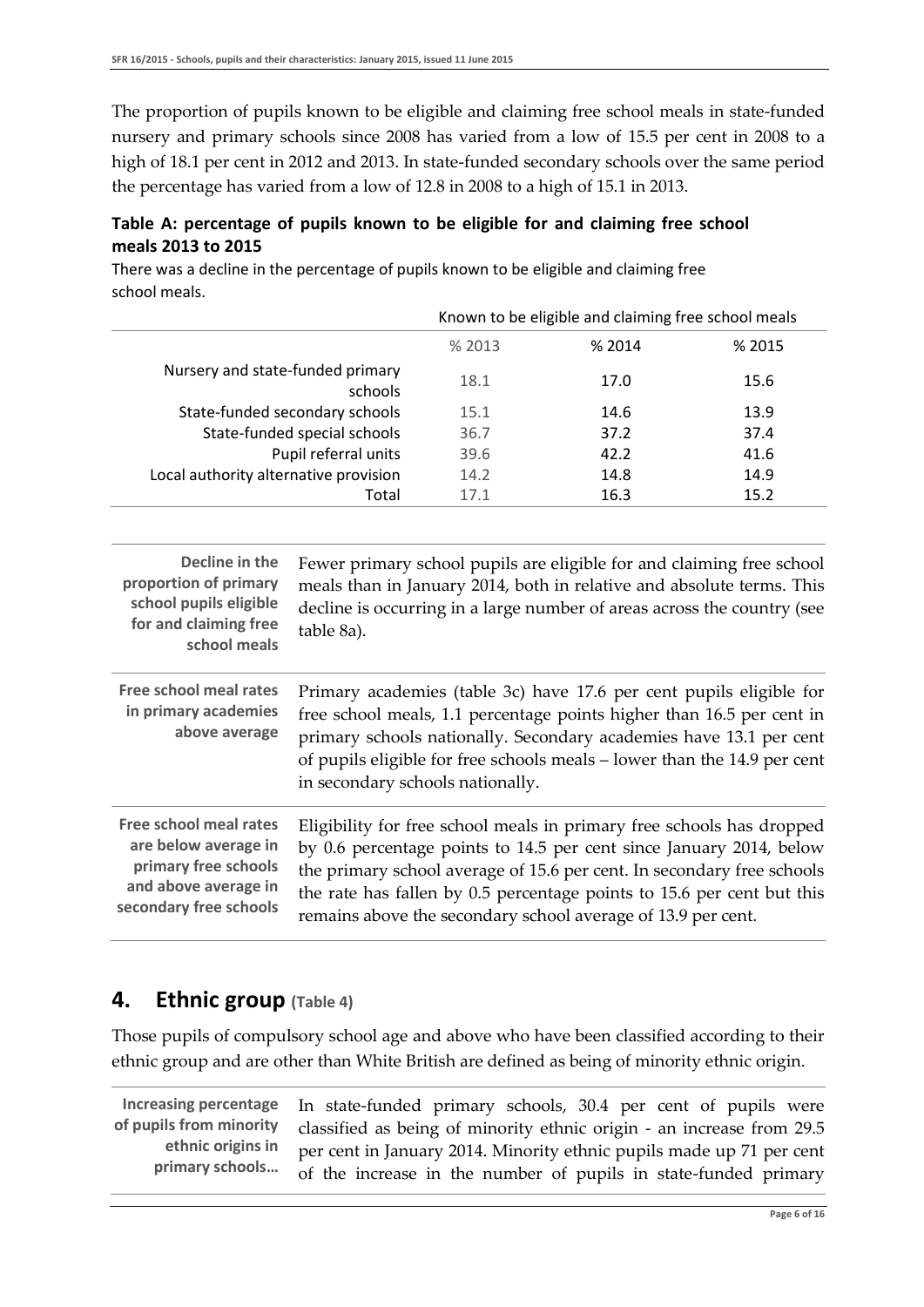schools (with White British the remainder). The ethnic groups with the largest increases in absolute numbers from January 2014 to January 2015 were: White British (up 22,400), any other White background<sup>2</sup> (up 22,700), mixed (up 11,900), Asian (up 11,300) and Chinese (up 1,100).

**… and in secondary schools.** In state-funded secondary schools, 26.6 per cent of pupils were classified as being of minority ethnic origin, an increase from 25.3 per cent in 2014. In 2009, less than 20 per cent of pupils in state-funded secondary schools were from minority ethnic backgrounds, so in six years the proportion of pupils in secondary schools from such backgrounds has increased by more than 30 per cent as the increased numbers in primary schools flow through into secondary schools. The ethnic groups with the largest changes in absolute numbers between 2014 and 2015 were: White British (down 41,900), Asian (up  $13,600$ ), any other White background<sup>1</sup> (up  $10,900$ ) and mixed (up 7,100).

#### **5. First language (Table 5)**

| The percentage of<br>pupils exposed to a<br>first language other<br>than English at home is<br>increasing in primary<br>schools | The percentage of pupils of compulsory school age or above in state-<br>funded primary schools that are exposed to a language at home that<br>is known or believed to be other than English is 19.4 per cent. This<br>has increased by 0.7 percentage points since January 2014. |
|---------------------------------------------------------------------------------------------------------------------------------|----------------------------------------------------------------------------------------------------------------------------------------------------------------------------------------------------------------------------------------------------------------------------------|
|---------------------------------------------------------------------------------------------------------------------------------|----------------------------------------------------------------------------------------------------------------------------------------------------------------------------------------------------------------------------------------------------------------------------------|

**… and in secondary schools.** The percentage of pupils of compulsory school age or above in statefunded secondary schools exposed at home to a language that is known or believed to be other than English is 15.0 per cent. This has increased by 0.7 percentage points since January 2014.

The increase in the proportion of pupils exposed at home to a language other than English is correlated with the increase in the number of pupils. This increase in pupil numbers is largely driven by an increase in birth rate (rather than direct current immigration), which is in turn driven by an increase in the number of children born to non-UK born women (compared to those born to UK-born women). The number of children born to non-UK born women more than doubled between 1999 and 2010<sup>3,4</sup> (the years in which most children currently in schools were born). <sup>5,6</sup> and the numbers of non-UK born women also increased.

1

<sup>&</sup>lt;sup>2</sup> Other than White British, Irish, Traveller of Irish heritage and Gypsy/Roma

 $\frac{3}{4}$  [England and Wales birth summary tables 2009, ONS](http://www.ons.gov.uk/ons/rel/vsob1/birth-summary-tables--england-and-wales/2009/birth-summary-tables--england-and-wales-2009.xls)

[Parents country of birth statistics 2010, ONS](http://www.ons.gov.uk/ons/rel/vsob1/parents--country-of-birth--england-and-wales/2010/births-in-england-and-wales-by-parents--country-of-birth--2010.html)

<sup>5</sup> England [and Wales birth summary tables 2010, ONS](http://www.ons.gov.uk/ons/rel/vsob1/birth-summary-tables--england-and-wales/2010/births-and-deaths-in-england-and-wales--2010-statistical-bulletin.pdf)

<sup>&</sup>lt;sup>6</sup> Have women born outside the UK [driven the rise in UK births since 2001?, ONS](http://www.ons.gov.uk/ons/rel/population-trends-rd/population-trends/no--136--summer-2009/have-women-born-outside-the-uk-driven-the-rise-in-uk-births-since-2001-.pdf)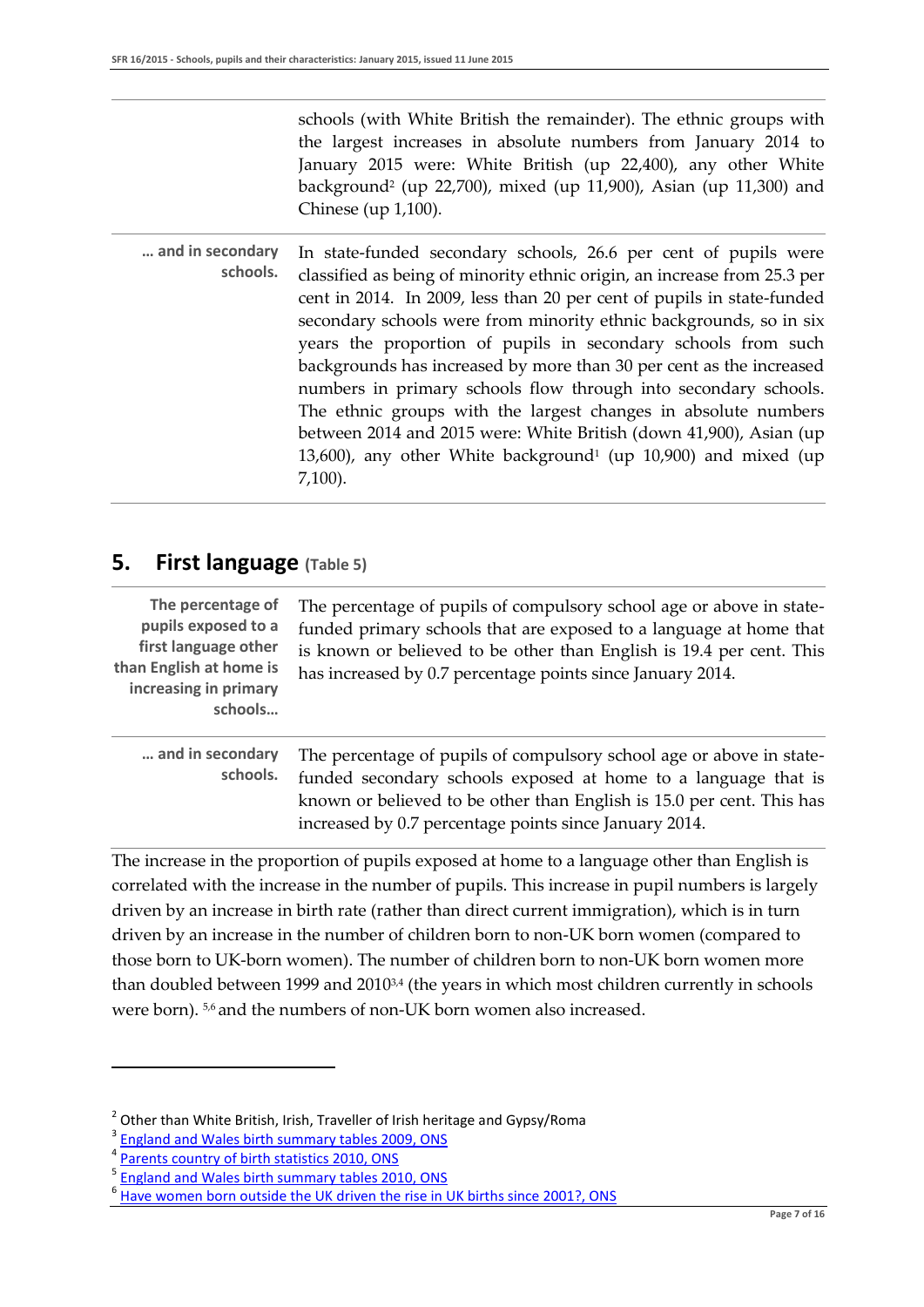### **6. Class sizes (Table 6)**

The School Admissions (Infant Class Sizes) (England) Regulations 2012 prescribe certain limited circumstances in which pupils may be admitted as lawful exceptions to the infant class size limit of 30 for one-teacher classes. This means that a class of, for example, 32 pupils is lawful if two or more of those pupils have been admitted under lawful exceptions. If fewer than two have been admitted as lawful exceptions then the class is termed 'unlawful'.

| The average infant<br>one-teacher class size<br>is the same as last year                              | The average size of key stage 1 classes taught by one teacher on the<br>census day in January 2015 was 27.4, as it was in January 2014.                                                                                                                                                                                                             |
|-------------------------------------------------------------------------------------------------------|-----------------------------------------------------------------------------------------------------------------------------------------------------------------------------------------------------------------------------------------------------------------------------------------------------------------------------------------------------|
| More infant pupils are<br>in large classes                                                            | The number of infant pupils in classes of more than 30 pupils is now<br>100,800. This is an increase of 7,400 pupils (8%) from January 2014,<br>but this increase is smaller than the increase of 21,400 (30%) between<br>January 2013 and 2014.                                                                                                    |
| Information on which<br>large infant classes<br>were lawful or<br>unlawful is included as<br>an annex | The figures on lawful and unlawful large classes were previously de-<br>designated as National Statistics by UK Statistics Authority and are<br>pending reassessment following improvements made to their<br>collection. Until they have been reassessed, they cannot be published<br>under the UKSA kite mark and can instead be found in Annex A. |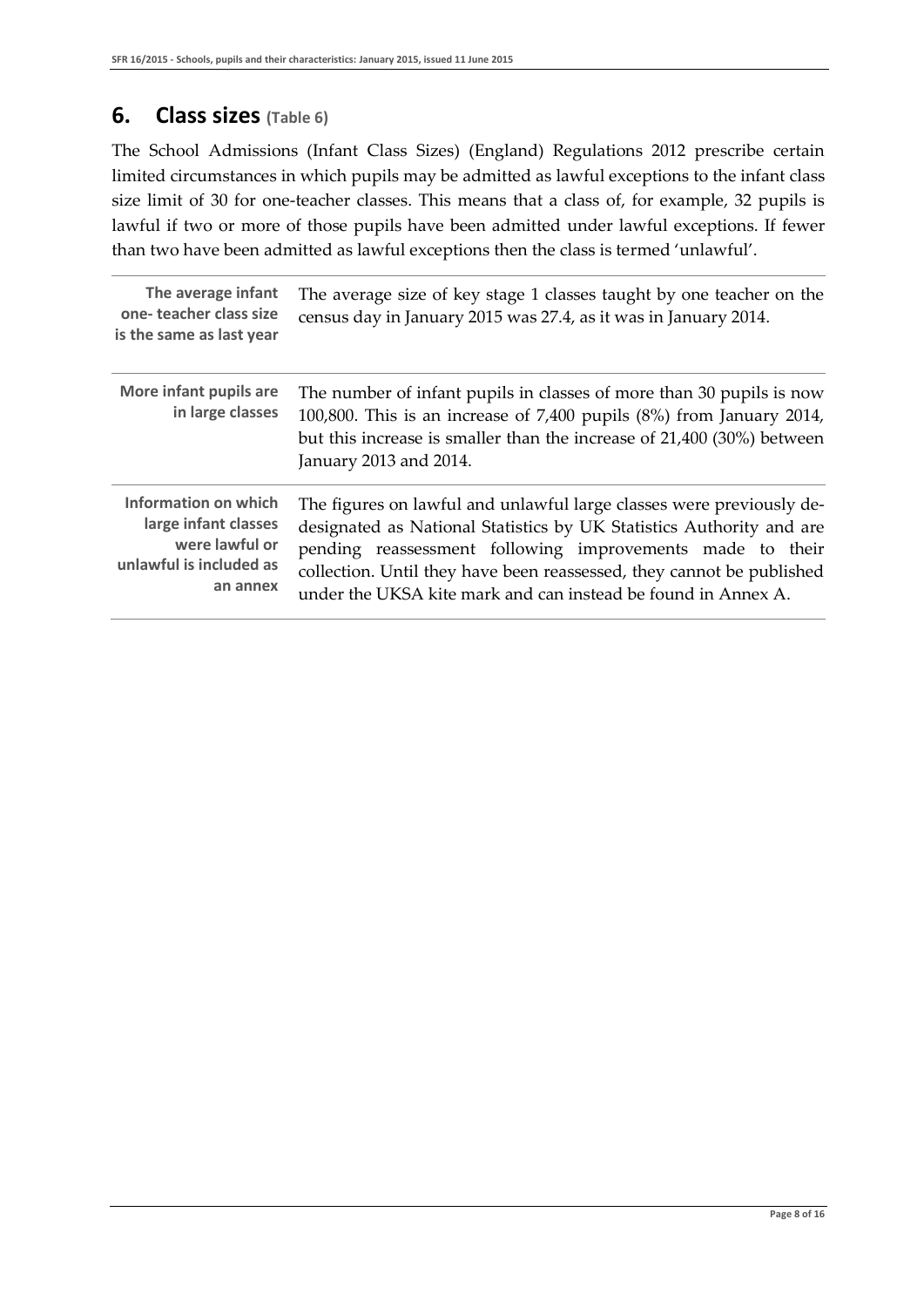### **7. List of tables**

The following tables are available in excel format on the [Department's statistics website](https://www.gov.uk/government/collections/statistics-school-and-pupil-numbers).

#### Pupil and school numbers

- 1a State-funded primary secondary and special schools: Number of pupils by age and gender, January 2015.
- 1b Pupil referral units and local authority alternative provision: Number of pupils by age and gender, January 2015.
- 1c Independent schools: Number of pupils by age and gender, January 2015.
- 1d State-funded primary, secondary and special schools: Number of pupils by national curriculum year group and gender, January 2015.
- 1e Pupil referral units and local authority alternative provision: Number of pupils by national curriculum year group and gender, January 2015.
- 2a All schools: Number of schools and pupils by phase of school, 2003 to 2015.
- 2b Academies: Number of schools and pupils by type of academy, January 2015.
- 2c State-funded primary and secondary schools: Number of schools by their status and religious character, January 2015.
- 2d State-funded primary and secondary schools: Number (headcount) of pupils by the status and religious character of their school, January 2015.
- 2e State-funded primary and secondary schools: Number of schools by size, January 2015.
- 2f State-funded primary and secondary schools: Number (headcount) of pupils by the size of their school, January 2015.

#### Free school meal eligibility

- 3a State-funded nursery, state-funded primary, state-funded secondary, state-funded special schools, pupil referral units and local authority alternative provision: Number of pupils known to be eligible for and claiming free school meals by age, January 2015.
- 3b State-funded nursery, state-funded primary, state-funded secondary, state-funded special schools, pupil referral units and local authority alternative provision: Number of

pupils known to be eligible for and claiming free school meals based on performance tables, January 2015.

- 3c Academies: Number of pupils eligible for and claiming free school meals.
- 3d Infant Pupils: Number of free school meals taken on census day, January 2015

#### Ethnicity

- 4a State-funded primary, secondary and special schools, pupil referral units and alternative provision: Number and percentage of pupils by ethnic group, January 2015.
- 4b Primary academies: Number and percentage of pupils by ethnic group, January 2015.
- 4c Secondary academies: Number and percentage of pupils by ethnic group, January 2015.
- 4d Special and alternative provision academies: Number and percentage of pupils by ethnic group, January 2015.

#### First language

- 5a State-funded primary, secondary, special schools and pupil referral units: Number and percentage of pupils by first language, January 2015.
- 5b Academies: Number and percentage of pupils by first language, January 2015.

#### Class sizes

- 6a State-funded schools: Key stage 1 and 2 classes, 2006 to 2015.
- 6b State-funded primary and secondary schools: Classes as taught, 2006 to 2015.

#### Local authority tables

- 7a All schools: Number of schools by type of school, by local authority area and region in England, January 2015.
- 7b All schools: Number (headcount) of pupils by type of school, by local authority area and region in England, January 2015.
- 7c State-funded secondary schools: Number of schools and number (headcount) of pupils, by admissions policy, by local authority area and region in England, January 2015.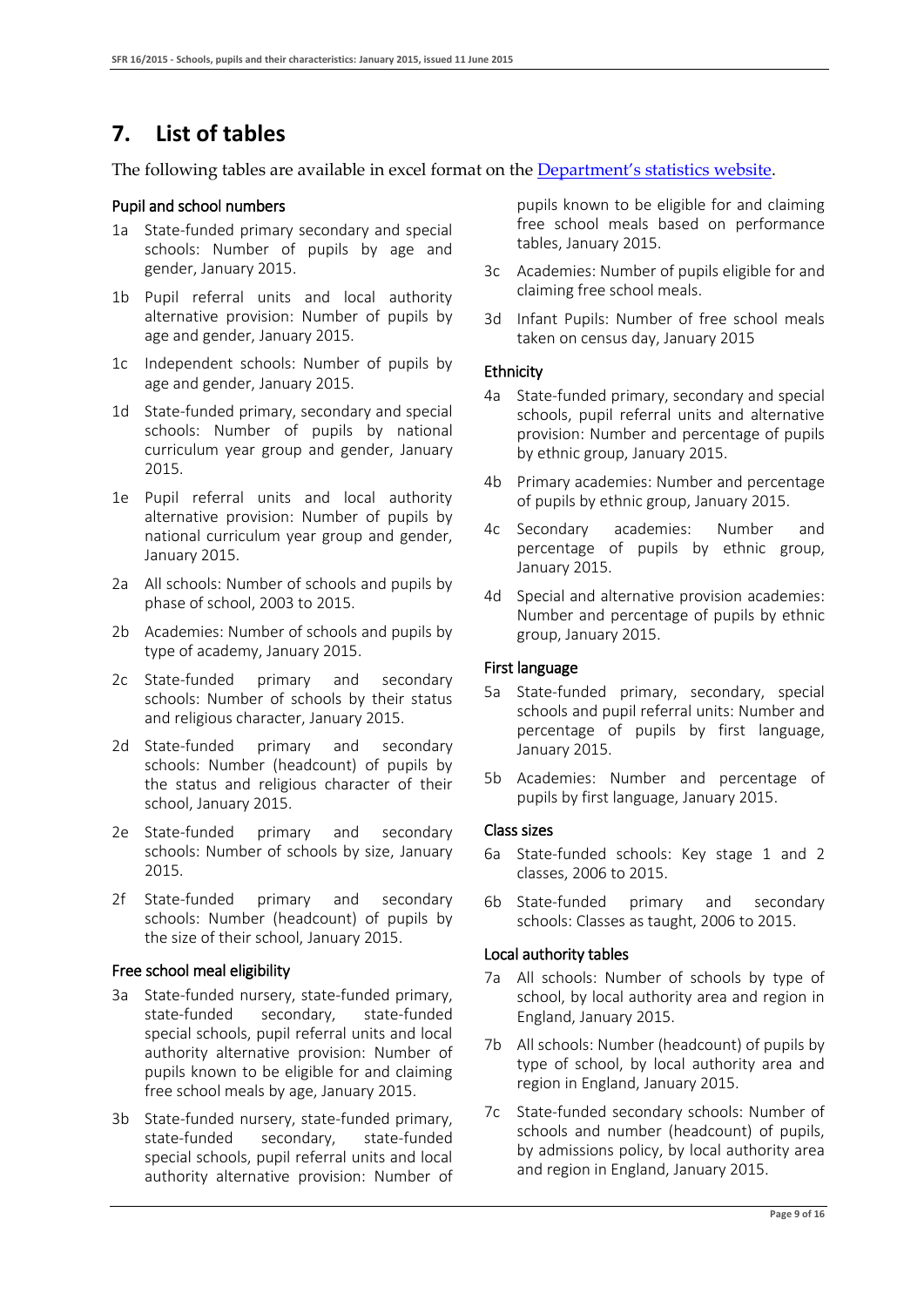- 7d State-funded primary schools: Number of schools and number (headcount) of pupils, by the status of their school, by local authority area and region in England, January 2015.
- 7e State-funded secondary schools: Number of schools and number (headcount) of pupils, by the status of their school, by local authority area and region in England, January 2015.
- 7f State-funded primary schools: Number of schools and number (headcount) of pupils, by the religious character of school, by local authority area and region in England, January 2015.
- 7g State-funded secondary schools: Number of schools and number (headcount) of pupils, by the religious character of school, by local authority area and region in England, January 2015.
- 8a State-funded nursery and state-funded primary schools: Number of pupils taking free school meals and number of pupils eligible for and claiming free school meals by local authority area and region in England, January 2015.
- 8b State-funded secondary schools: Number of pupils taking free school meals and number of pupils eligible for and claiming free school meals by local authority area and region in England, January 2015.
- 8c Special schools: Number of pupils taking free school meals and number of pupils eligible for and claiming free school meals by local authority area and region in England, January 2015.
- 8d Pupil referral units and alternative provision academies and free schools: Number of pupils eligible for and claiming free school meals by local authority area, by region, January 2015.
- 8e All Schools: Number and percentage of infant pupils taking a free school meal on census day, by local authority area and region in England, January 2015
- 9a State-funded primary schools: Number of pupils by ethnic group, by local authority area and region in England, January 2015.
- 9b State-funded secondary schools: Number of pupils by ethnic group, by local authority area and region in England, January 2015.
- 9c Special schools: Number of pupils by ethnic group, by local authority area and region in England, January 2015.
- 10a State-funded primary schools: Number and percentage of pupils by first language, by local authority area and region in England, January 2015.
- 10b State-funded secondary schools: Number and percentage of pupils by first language, by local authority area and region in England, January 2015.
- 10c Special schools: Number and percentage of pupils by first language, by local authority area and region in England, January 2015.
- 10d Pupil referral units and alternative provision academies and free schools: Number and percentage of pupils by first language, by local authority area and region in England, January 201.
- 11 State-funded primary schools: Classes as taught by key stage of pupils, by local authority area, by region, January 2015.

#### Cross- border movement

- 12a Local authority cross border movement of state-funded primary school pupils resident in England, January 2015.
- 12b Local authority cross border movement of state-funded secondary school pupils resident in England, January 2015.
- 12c Local authority cross border movement of special school pupils resident in England, January 2015.
- 13 Local authority cross border movement by national curriculum year group of statefunded school pupils resident in England, January 2015.
- 14a Local authority cross border movement matrix of state-funded primary school pupils resident in England, January 2015.
- 14b Local authority cross border movement matrix of state-funded secondary school pupils resident in England, January 2015.
- 14c Local authority cross border movement matrix of special school pupils resident in England, January 2015.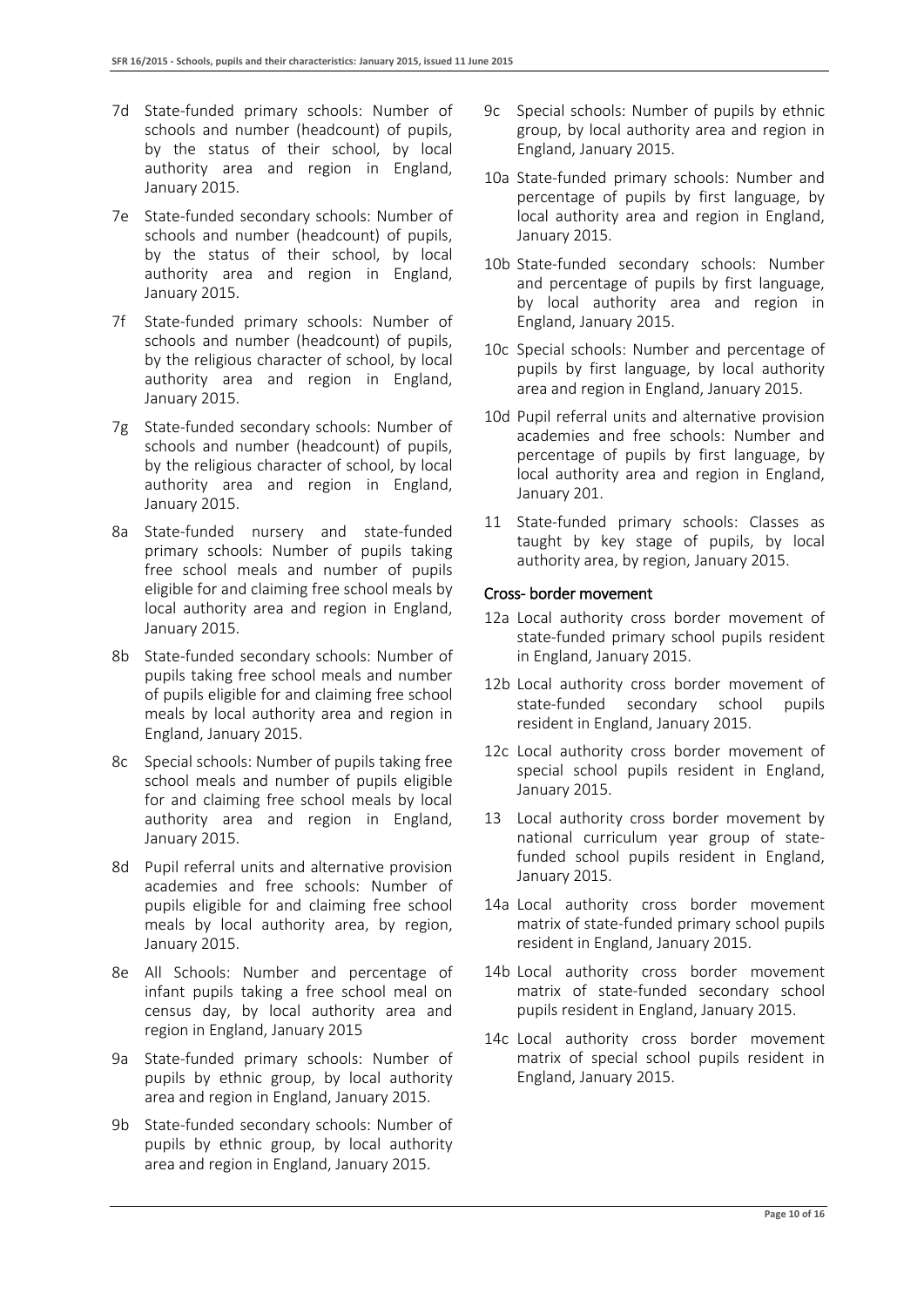### **7. List of tables (cont)**

When reviewing the tables, please note the following:

| What we<br>mean by<br>'state-funded'                           | These are schools which may be: maintained by local authorities, city<br>technology colleges and academies (which also includes free schools,<br>university technical colleges and studio schools). This also includes schools<br>specifically for pupils with special educational need - 'special schools'.                                                                                 |
|----------------------------------------------------------------|----------------------------------------------------------------------------------------------------------------------------------------------------------------------------------------------------------------------------------------------------------------------------------------------------------------------------------------------------------------------------------------------|
| Some schools<br>do not<br>complete<br>school census            | Some 16-19 only providers do not complete School Census returns and instead<br>complete the <i>Individualised Learner Record</i> . This year this included<br>Haringey Sixth Form Centre, London Academy of Excellence, Exeter<br>Mathematics School and DV8 Academy. These providers are included in<br>school counts, but their pupil data is not available.                               |
| We preserve<br>confidentiality                                 | The Code of Practice for Official Statistics requires we take reasonable steps to<br>ensure that our published or disseminated statistics protect confidentiality.                                                                                                                                                                                                                           |
| <b>Sometimes we</b><br>round<br>numbers                        | We round numbers in time series to the nearest 5 for consistency with<br>previous years. Because of this rounding, totals in the text and in the tables<br>may not always equal the sum of their component parts. Similarly, differences<br>quoted in the text may not always be the same as differences shown in tables.<br>Where any number is shown as zero the original figure was zero. |
| And adopt<br>symbols to<br>help identify<br>this               | Symbols are used in the tables as follows:<br>$\theta$<br>zero<br>small number suppressed to preserve confidentiality<br>$\mathbf{x}$<br>not applicable<br>not available                                                                                                                                                                                                                     |
| We've made<br>small but<br>important<br>additions this<br>year | Tables 3d and 8e have been included to show the uptake of Universal Infant<br>Free School Meals (UIFSM). The policy was introduced in 2014 and entitles all<br>infant pupils (those in Reception, year 1 and year 2) to a free school meal.<br>These tables follow the release of December 18 <sup>th</sup> 2014 which showed uptake<br>based on the October 2014 census.                    |

### **8. Background: Notes on specific data**

- **Free school meals** The figures reported here are based on those pupils known to be eligible for and claiming free school meals. As the data published here is reported by schools, if a pupil comes from a family that would meet the eligibility criteria, but does not report this to the school, then they are not reported here as eligible for free school meals.
	- From September 2009 to July 2011, three local authorities participated in a pilot to provide free school meals to maintained primary school children. Durham and Newham provided universal free school meals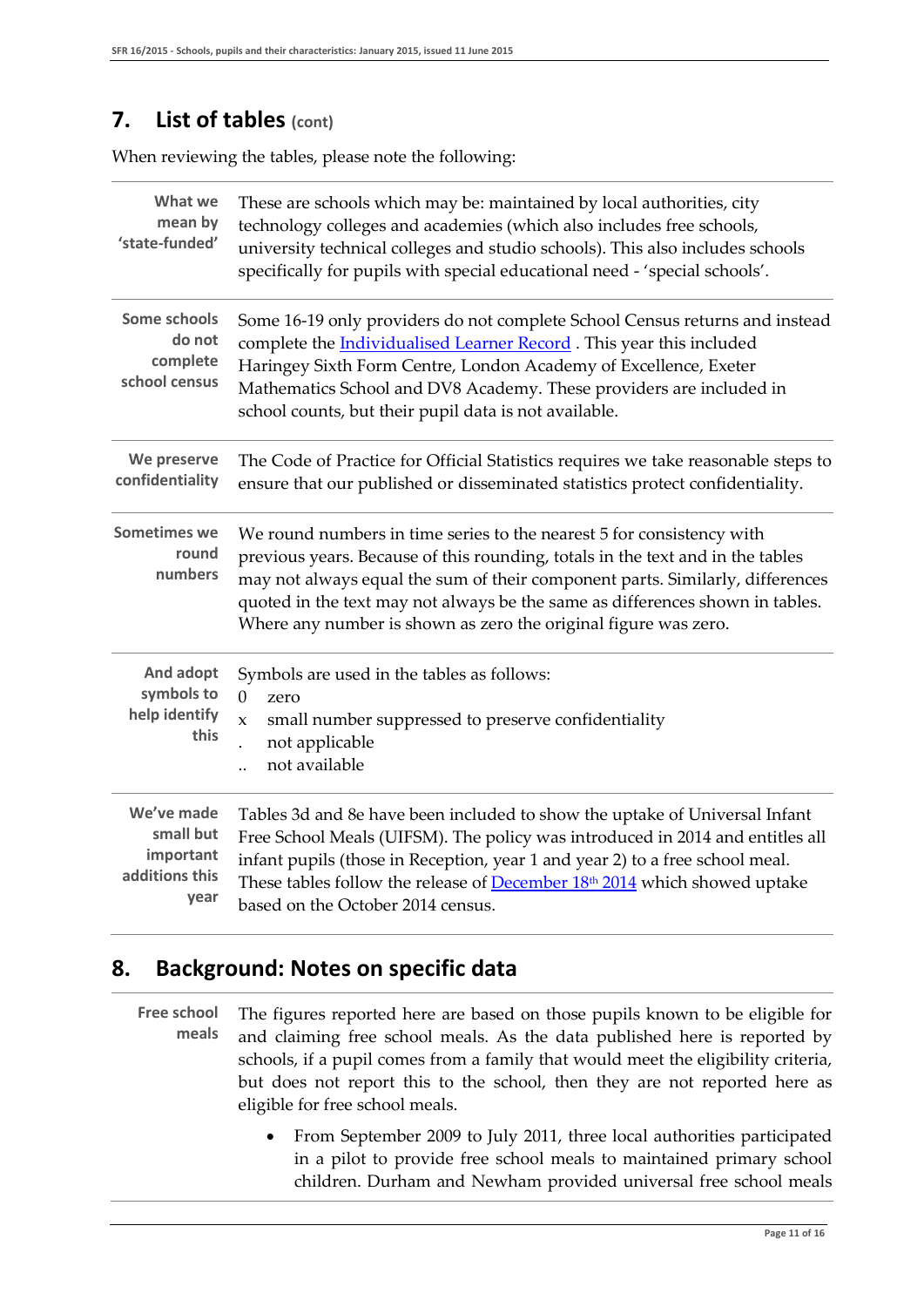|                       | to all primary pupils, and Wolverhampton extended the current<br>eligibility criteria to include all families in receipt of Working Tax<br>Credit, for primary and secondary pupils.                                                                                                                                                                                                                                                                                                      |
|-----------------------|-------------------------------------------------------------------------------------------------------------------------------------------------------------------------------------------------------------------------------------------------------------------------------------------------------------------------------------------------------------------------------------------------------------------------------------------------------------------------------------------|
|                       | For the pilot authorities mentioned above, care should be taken when<br>comparing January 2010 and 2011 free school meal data with previous years'<br>data and subsequent data.                                                                                                                                                                                                                                                                                                           |
|                       | From September 2014 all infant pupils in state-funded schools have been<br>entitled to a free school meal.                                                                                                                                                                                                                                                                                                                                                                                |
|                       | Free school meals are available to pupils who attend sixth forms attached to a<br>maintained school, as long as the course of study began before the pupil<br>reached age 18. Free school meal eligibility relates to those who meet the<br>eligibility criteria and make a claim. Reported eligibility decreases markedly<br>for pupils who attend school sixth forms and for this reason the quoted key<br>points are now based on pupil numbers excluding those in school sixth forms. |
| <b>Ethnic group</b>   | Pupils who have been classified according to their ethnic group and are other<br>than White British are defined as minority ethnic.                                                                                                                                                                                                                                                                                                                                                       |
| <b>First language</b> | The language to which a child was initially exposed during early development<br>and continues to be exposed in the home or in the community. Exposure to a<br>language at home is not an indication of a pupil's proficiency at speaking<br>English.                                                                                                                                                                                                                                      |
| <b>Class size</b>     | The School Standards and Framework Act 1998 limits the size of infant classes<br>(i.e. reception and key stage 1 classes) to no more than 30 pupils to a school<br>teacher. The School Admissions (Infant Class Sizes) (England) Regulations<br>2012 allows for sensible exceptions e.g. when a child moves into an area<br>during the school year and there is no other school within a reasonable<br>distance of their home with a place available.                                     |

### **9. Background: Overview of the data collection and the data validation process**

This SFR contains information about pupil characteristics. This information is derived from school census returns, school level annual school census returns and alternative provision census returns made to the department in January each year. The pupil referral unit census has now been discontinued and these institutions complete the school census.

[Guidance on the school census](https://www.gov.uk/government/collections/school-census) is available on gov.uk. The technical specification for school [census](https://www.gov.uk/government/publications/school-census-autumn-2014-to-summer-2015-technical-specfication) explains what data are collected and what validation is in place and includes the business rationale for the collection.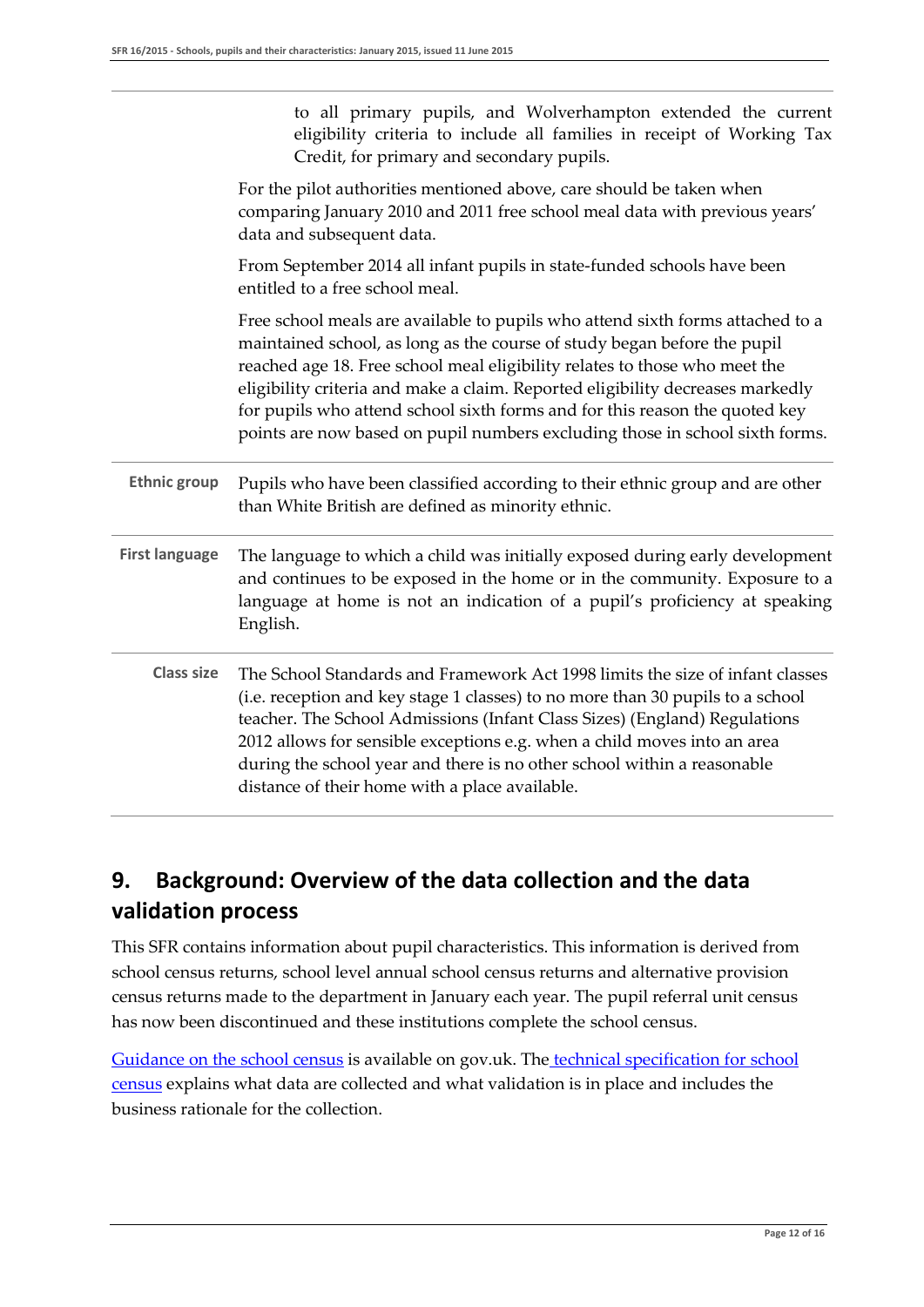### **10. Background: Underlying/transparency data**

This SFR is accompanied by school (and local authority alternative provision) underlying data. This includes information for each school open in England on 15 January 2015. The accompanying file includes a document which provides further information on the contents of these files and the meanings of any symbols used. This data is released under the terms of the [Open Government License](http://www.nationalarchives.gov.uk/doc/open-government-licence/) and is intended to meet at least 3 stars for [Open Data.](https://www.gov.uk/government/policies/improving-the-transparency-and-accountability-of-government-and-its-services/supporting-pages/releasing-data-in-open-formats)

### **11. Background: What is school census data used for?**

| <b>Funding</b>                                                            | School census is a crucial evidence base for many funding calculations<br>including the Dedicated Schools Grant funding, funding academies, pupil<br>premium funding, capital funding allocations and others.              |
|---------------------------------------------------------------------------|----------------------------------------------------------------------------------------------------------------------------------------------------------------------------------------------------------------------------|
| <b>Producing cost</b><br>estimates                                        | It is also used to estimate the costs of new policies; this has recently included<br>summer school allocations.                                                                                                            |
| <b>Policy</b><br>development                                              | The data are also used to monitor and develop departmental policies and<br>plans, including underpinning projections of future demand for pupil places,<br>monitoring class sizes and others.                              |
| <b>School</b><br>improvement                                              | The data are used extensively; including by schools, local authorities and<br>Ofsted within RAISE online software to examine the performance of pupils<br>from different groups.                                           |
| <b>School</b><br>performance<br>tables and<br>participation<br>statistics | Pupil numbers from the school census are used in the calculation of school<br>performance measures for secondary school performance tables. The data also<br>contribute towards school participation statistics.           |
| The national<br>pupil database                                            | School census data are incorporated into the national pupil database (NPD)<br>which can be used for research purposes by both internal and accredited<br>external users. National pupil database: apply for a data extract |
| <b>Pupil-teacher</b><br>ratios                                            | Pupil teacher ratios are also produced using full-time equivalent pupil<br>numbers from the school census.                                                                                                                 |

### **12. National Statistics**

The United Kingdom Statistics Authority has designated these statistics as National Statistics, in accordance with the Statistics and Registration Service Act 2007 and signifying compliance with the Code of Practice for Official Statistics.

Designation can be broadly interpreted to mean that the statistics: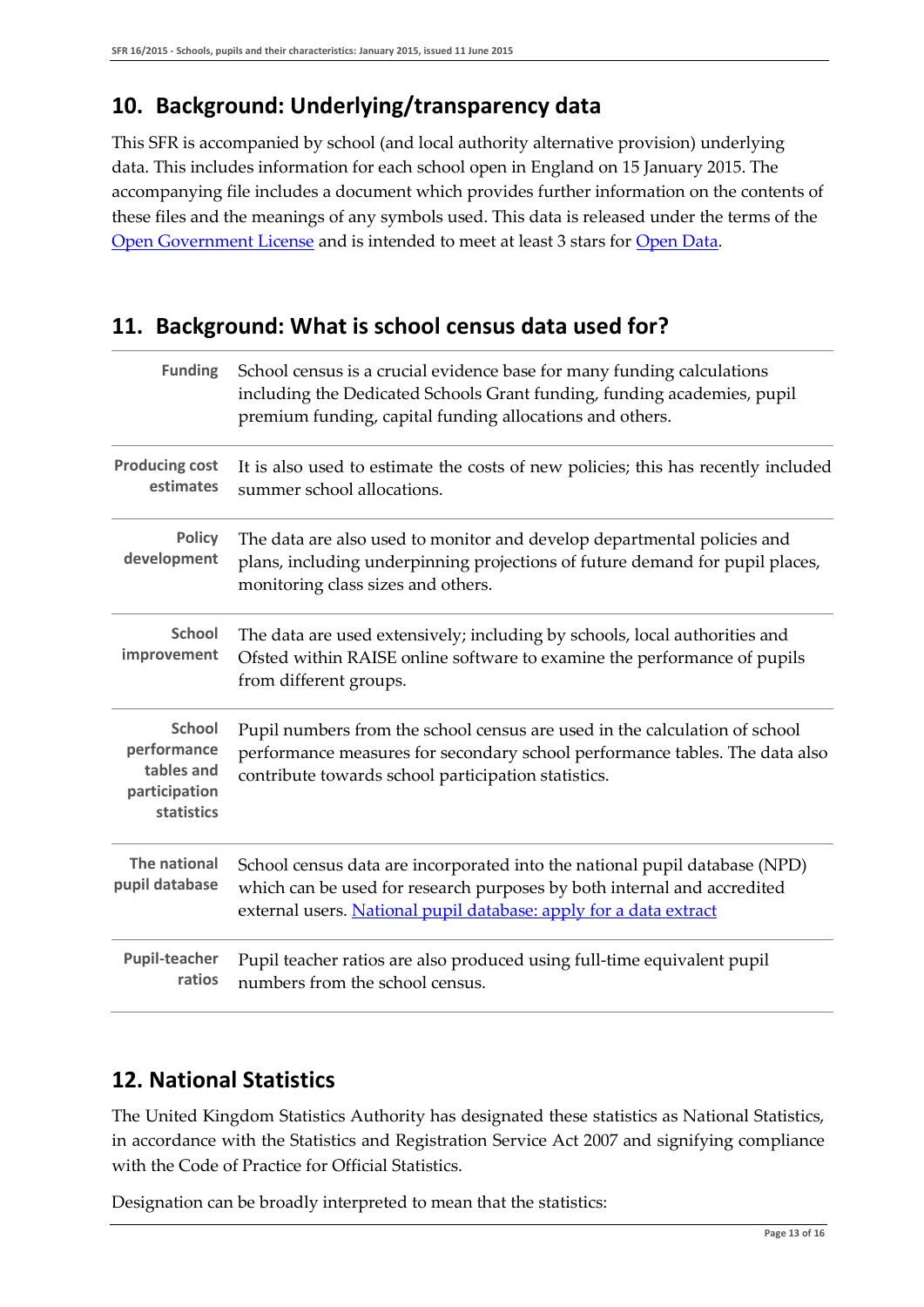- meet identified user needs;
- are well explained and readily accessible;
- are produced according to sound methods; and
- are managed impartially and objectively in the public interest.

Once statistics have been designated as National Statistics it is a statutory requirement that the Code of Practice shall continue to be observed.

### **13. Want more?**

| Want school, local<br>authority and<br>regional figures?        | These are available in accompanying files on the same webpage as<br>this release.                                                                                                                                     |
|-----------------------------------------------------------------|-----------------------------------------------------------------------------------------------------------------------------------------------------------------------------------------------------------------------|
| <b>Want previously</b>                                          | These are available on the internet:                                                                                                                                                                                  |
| published figures?                                              | Publications from 2010 onwards                                                                                                                                                                                        |
|                                                                 | Publications from 2010 and earlier                                                                                                                                                                                    |
| Want these figures,<br>related to<br><b>Performance Tables?</b> | School level school census data from 2015 will be included in the next<br>set of tables to be published at the end of 2015.                                                                                           |
|                                                                 | <b>School Performance Tables</b>                                                                                                                                                                                      |
| Want Wales, Scotland,<br><b>Northern Ireland?</b>               | The School Census only collects information from schools in England.<br>For information for Wales, Scotland and Northern Ireland, contact the<br>departments below or access their statistics at the following links: |
|                                                                 | Wales: school.stats@wales.gsi.gov.uk or<br><b>Welsh Government - Statistics and Research</b>                                                                                                                          |
|                                                                 | Scotland: school.stats@scotland.gsi.gov.uk or<br><b>Scottish Government - School Education Statistics</b>                                                                                                             |
|                                                                 | Northern Ireland: statistics@deni.gov.uk or<br>Department of Education - Education Statistics                                                                                                                         |
|                                                                 | 'Education and training statistics for the United Kingdom' brings<br>together information from each administration. Chapter 1 covers<br>schools and includes breakdowns of pupil numbers.                             |
| <b>For related</b><br>publications                              | The statistics below all make use of data collected via the School<br>Census:                                                                                                                                         |
|                                                                 | Pupil absence in schools in England                                                                                                                                                                                   |
|                                                                 | Permanent and fixed period exclusions from schools in England                                                                                                                                                         |
|                                                                 | Special educational needs in England                                                                                                                                                                                  |
|                                                                 | Provision for children under 5 years of age in England                                                                                                                                                                |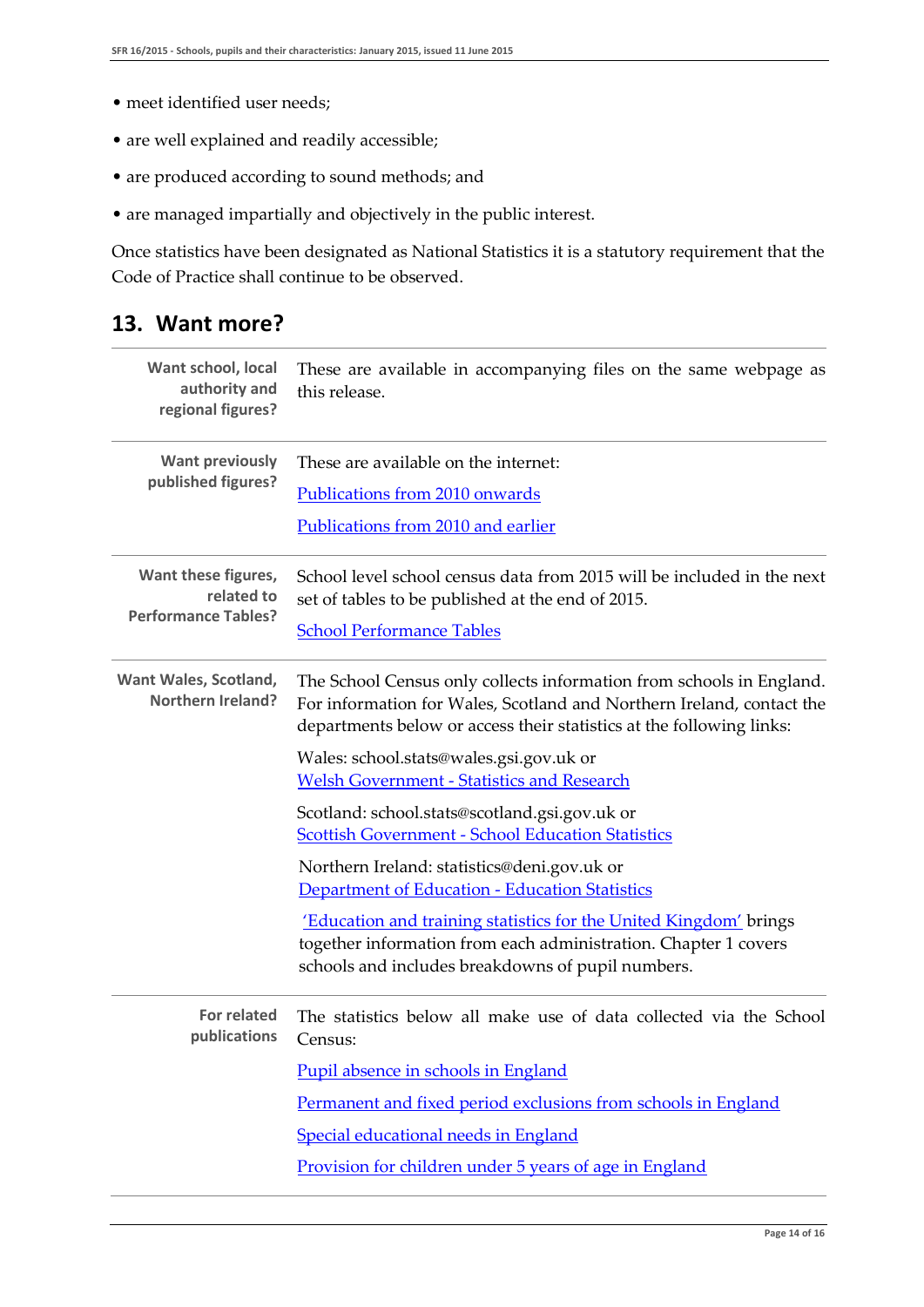## **14. Got a query? Like to give feedback?**

|              | If from the media Press Office News Desk, Department for Education, Sanctuary<br>Buildings, Great Smith Street, London SW1P 3BT. 020 7783 8300 |
|--------------|------------------------------------------------------------------------------------------------------------------------------------------------|
| If non-media | IFD Analysis, Level 4, Department for Education, Sanctuary<br>Buildings, Great Smith Street, London, SW1P 3BT.                                 |
|              | Infrastructure.STATISTICS@education-gsi.gov.uk                                                                                                 |